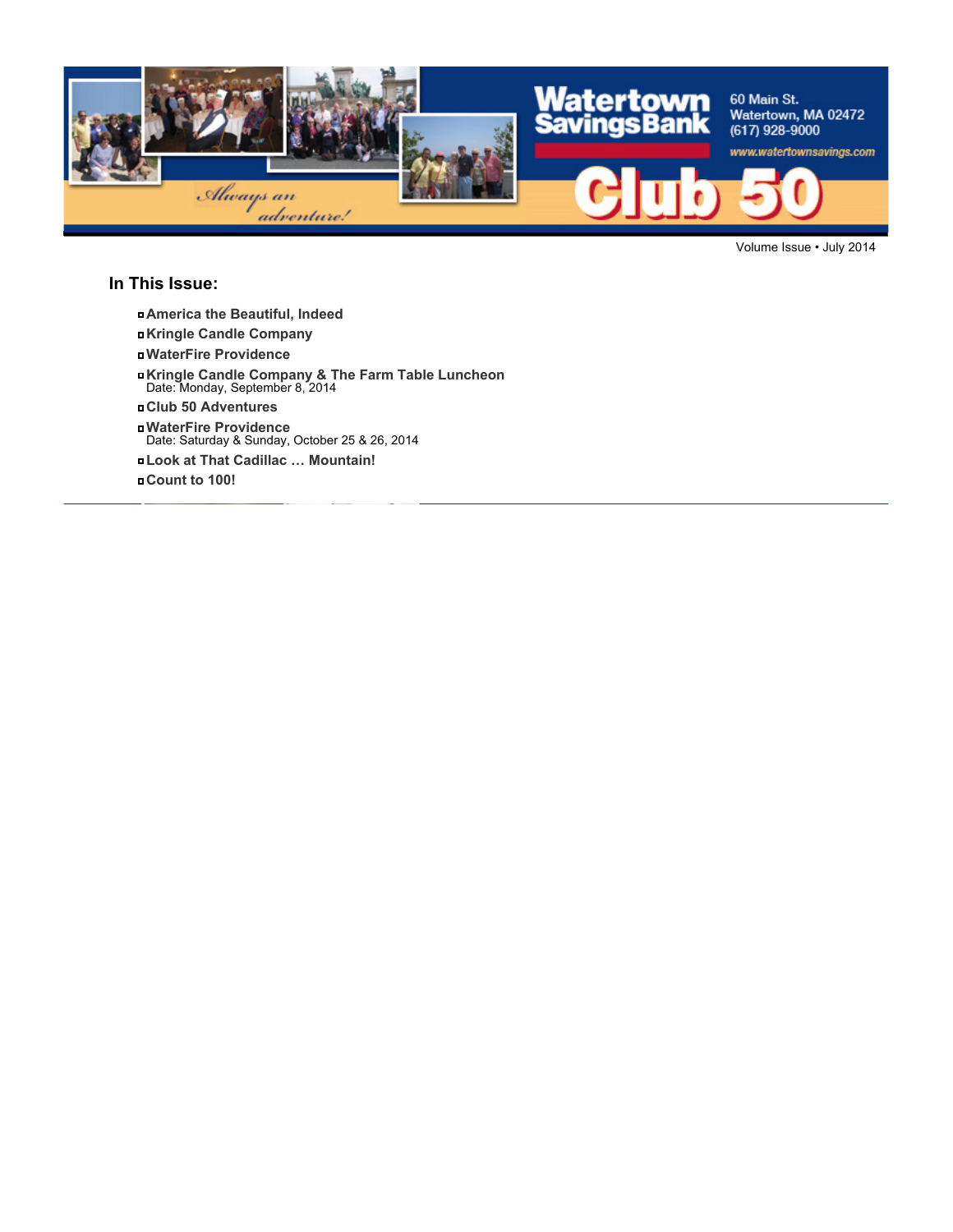

## **The Latest**

# **America the Beautiful, Indeed**

Club 50 has been thoroughly enjoying our recent excursions here in the Northeast. Isn't it amazing what you can discover close to home? You don't have to travel thousands of miles to try new delicacies (now loving mussels, thanks to our exclusive lobsterbake in Bar Harbor in June), or to indulge in a little tourist-y fun (hamming it up at Madame Tussaud's during our New York City overnight in May, when it seemed as though our group single-handedly funded the M&M Store that weekend!).

You also don't have to travel far for an unexpected surprise: When we realized we scheduled a Fenway Park tour & Red Sox day trip on Flag Day, we thought it would be a nice idea to hand out the extra flag pins we had on hand from last year's holiday parties. Little did we know we would be handing out one at the game! At the start of the game, the Red Sox honored Robert Ware Foster (pictured), a decorated World War II veteran and Walpole resident. During the game, he made his way over to the platform above our section, and while everyone turned from the game to him for a rousing standing ovation, I couldn't resist running up and presenting him with a pin! You may have read about him when he received the Legion of Honor award in 2010, or when the *Boston Globe* featured him in a 2012 story about WWII vets in the Bay State. But what a pleasant surprise for all of us, to honor this 94-year-old hero.



I would also like to take this opportunity for Karen and I to again express our deepest sympathies to the family and friends of Jane McCusker. Jane had been a Club 50 member since 1998 and was on our Advisory Board in 2006 and 2007 – and continued to offer valuable input and advice as a board alumni ever since. She

was a wonderful source of trip ideas, took gorgeous travel photos, and had a twinkle-in-her-eye sense of humor. We always looked forward to having her on our travels and always enjoyed her visits to the Club 50 department. She will truly be missed.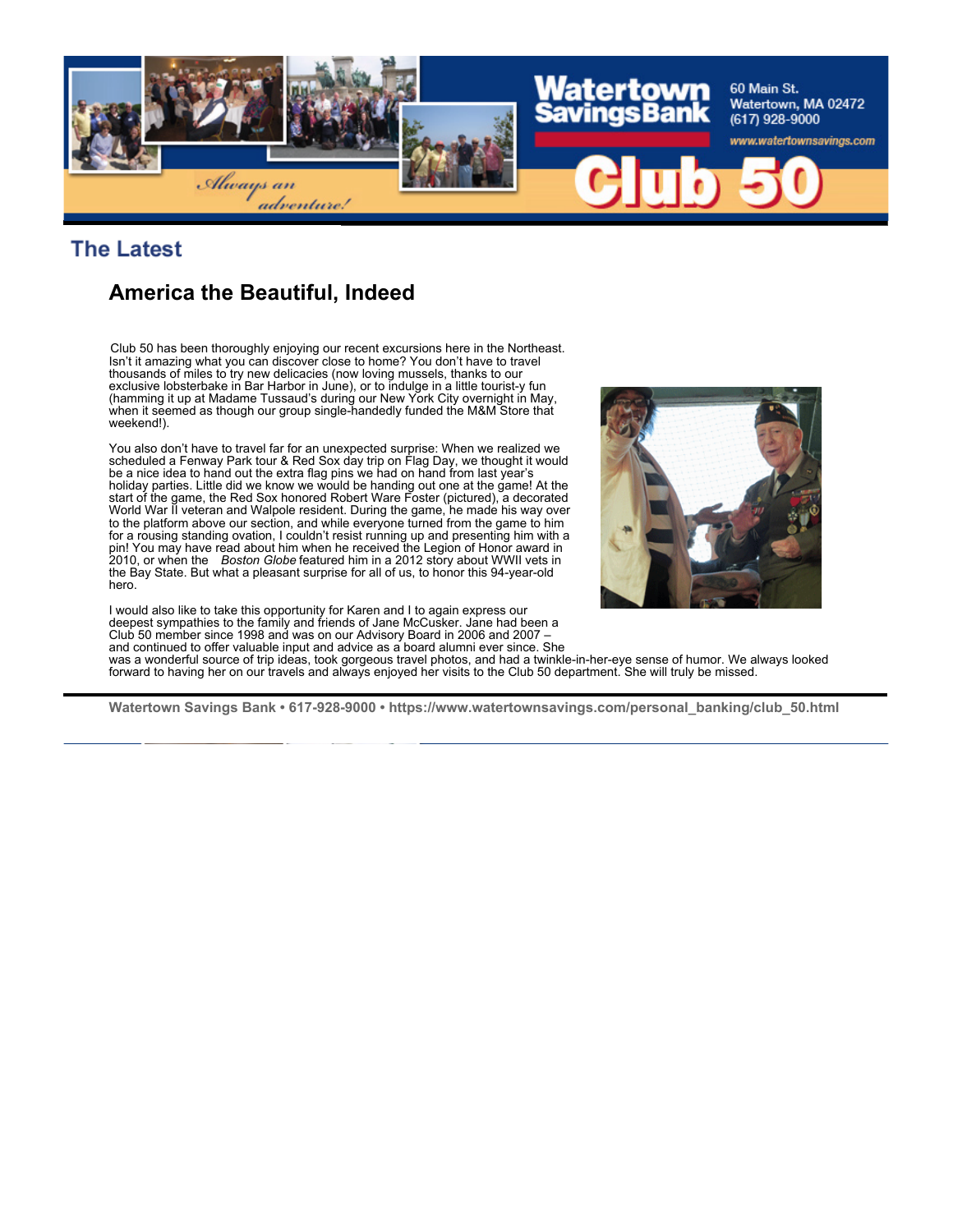

# **Kringle Candle Company**

|            | <b>RESERVATION FORM: Kringle Candle Company</b>                                                                                                                                                                                                                                                                                                                                                                                                                                                                              | 1ST DAY OF SIGN UP: MONDAY, AUGUST 11, 2014                                                                                                                                                                                          |             |  |
|------------|------------------------------------------------------------------------------------------------------------------------------------------------------------------------------------------------------------------------------------------------------------------------------------------------------------------------------------------------------------------------------------------------------------------------------------------------------------------------------------------------------------------------------|--------------------------------------------------------------------------------------------------------------------------------------------------------------------------------------------------------------------------------------|-------------|--|
|            | Enclosed please find \$ per person as payment in full for person(s).<br>Full payment (\$97 members; \$107 guests) is due at time of reservation. Please make checks payable to: WATERTOWN SAVINGS BANK                                                                                                                                                                                                                                                                                                                       |                                                                                                                                                                                                                                      |             |  |
|            |                                                                                                                                                                                                                                                                                                                                                                                                                                                                                                                              | Phone: 2008 2010 2010 2010 2010 2011 2021 2022 2023 2024 2022 2023 2024 2022 2023 2024 2025 2026 2027 2027 20                                                                                                                        |             |  |
|            |                                                                                                                                                                                                                                                                                                                                                                                                                                                                                                                              | City: State: Zip:                                                                                                                                                                                                                    |             |  |
|            |                                                                                                                                                                                                                                                                                                                                                                                                                                                                                                                              | Traveling Companions: <u>Companions: Companions: Companions: Companions: Companions: Companions: Companions: Companions: Companions: Companions: Companions: Companions: Companions: Companions: Companions: Companions: Compani</u> |             |  |
|            | Is September your Birthday or Anniversary Month? <b>Example 20 You be a set of the September your Birthday;</b>                                                                                                                                                                                                                                                                                                                                                                                                              |                                                                                                                                                                                                                                      | Anniversary |  |
|            |                                                                                                                                                                                                                                                                                                                                                                                                                                                                                                                              |                                                                                                                                                                                                                                      |             |  |
|            | I hereby give permission to Watertown Savings Bank to duplicate and use for advertising purposes, any photographs taken of me on this trip. Watertown<br>Savings Bank Club 50 is organizing this event for its selected customers. The Bank uses experienced tour guides and common carriers. By signing this form you<br>agree to hold Watertown Savings Bank, Club 50, its employees, successors, agents and assigns harmless for all injuries, damages or other losses arising from<br>their participation in this event. |                                                                                                                                                                                                                                      |             |  |
|            | Signature: Date: Date: Date: Date: Signature: Date: Signature: Date: Date: Date: Date: Date: Date: D                                                                                                                                                                                                                                                                                                                                                                                                                         |                                                                                                                                                                                                                                      |             |  |
| Return to: | <b>WATERTOWN SAVINGS BANK</b><br>ATT: CONNIE BRACELAND<br>60 MAIN STREET, WATERTOWN MA 02472                                                                                                                                                                                                                                                                                                                                                                                                                                 | <b>KRINGLE CANDLE COMPANY</b><br>& THE FARM TABLE LUNCHEON<br>DATE: Monday, September 8, 2014                                                                                                                                        |             |  |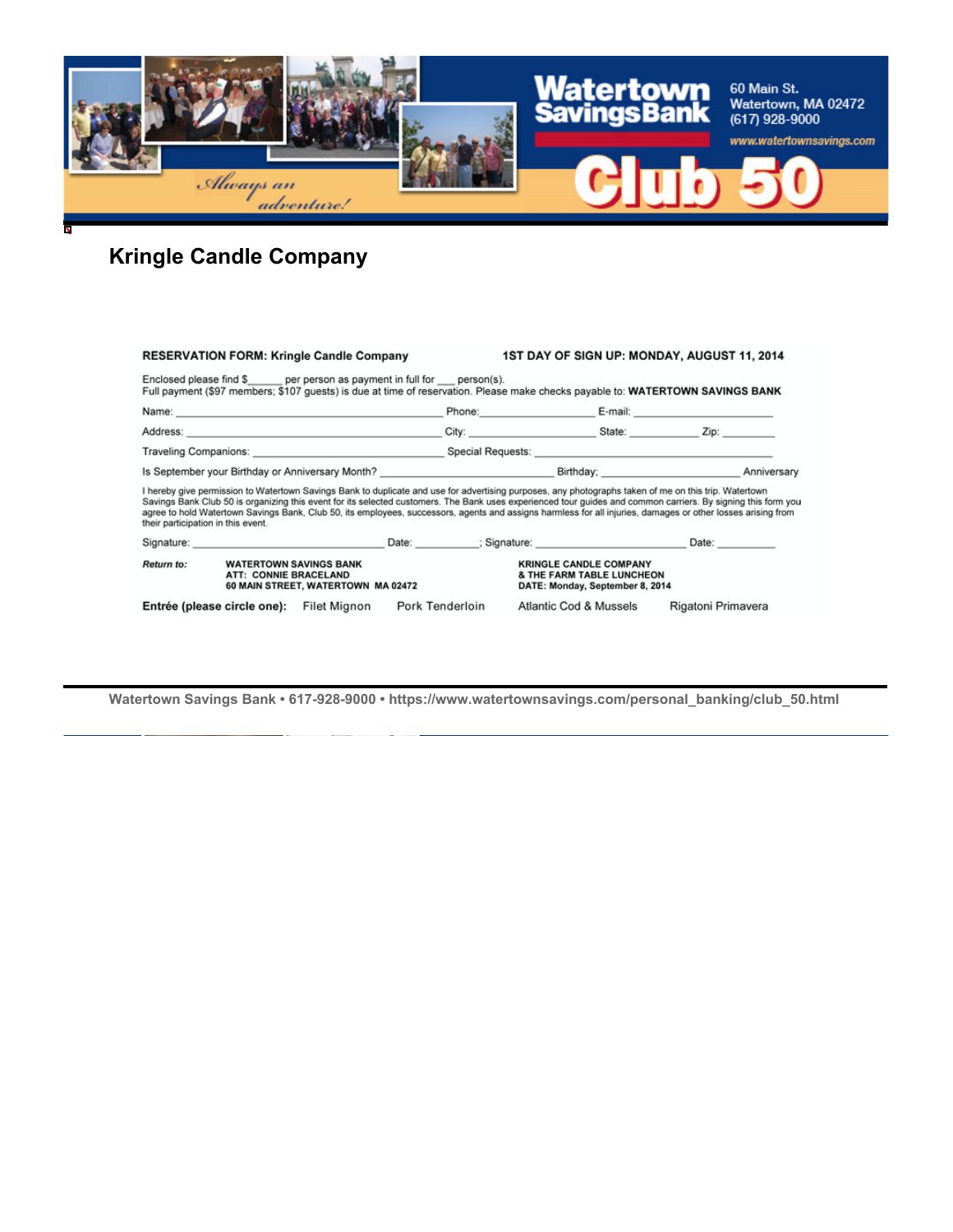

# **WaterFire Providence**

| <b>RESERVATION FORM: WaterFire Providence</b><br><b>Return to: WATERTOWN SAVINGS BANK CLUB 50</b><br><b>ATT: CONNIE BRACELAND</b><br><b>60 MAIN STREET</b><br><b>WATERTOWN MA 02472</b>                                                                                                                                                                                                                                                                                                                                   |                                        | 1ST DAY OF SIGN UP: TUESDAY, AUGUST 26, 2014<br><b>WATERFIRE PROVIDENCE</b><br>TRIP DATE: October 25 & 26, 2014<br>Double (\$349 per person; guests add \$50)<br><b>Single (\$414)</b><br>Deposit: \$100 |       |  |  |
|---------------------------------------------------------------------------------------------------------------------------------------------------------------------------------------------------------------------------------------------------------------------------------------------------------------------------------------------------------------------------------------------------------------------------------------------------------------------------------------------------------------------------|----------------------------------------|----------------------------------------------------------------------------------------------------------------------------------------------------------------------------------------------------------|-------|--|--|
| Enclosed please find \$ per person as deposit ; or payment in full for person(s). \$100 deposit due at time of reservation.<br>Final payment due September 24, 2014. Please note any health restrictions. Make checks payable to: WATERTOWN SAVINGS BANK                                                                                                                                                                                                                                                                  |                                        |                                                                                                                                                                                                          |       |  |  |
| Name: 2008. 2009. 2009. 2009. 2009. 2009. 2009. 2009. 2009. 2009. 2009. 2009. 2009. 2009. 2009. 2009. 2009. 20                                                                                                                                                                                                                                                                                                                                                                                                            |                                        | Phone: E-mail: E-mail:                                                                                                                                                                                   |       |  |  |
|                                                                                                                                                                                                                                                                                                                                                                                                                                                                                                                           |                                        | City: State: Zip:                                                                                                                                                                                        |       |  |  |
|                                                                                                                                                                                                                                                                                                                                                                                                                                                                                                                           |                                        |                                                                                                                                                                                                          |       |  |  |
|                                                                                                                                                                                                                                                                                                                                                                                                                                                                                                                           |                                        |                                                                                                                                                                                                          |       |  |  |
| I hereby give permission to Watertown Savings Bank to duplicate and use for advertising purposes, any photographs taken of me on this trip. Watertown Savings Bank Club 50<br>is organizing this event for its selected customers. The Bank uses experienced tour guides and common carriers. By signing this form you agree to hold Watertown Savings<br>Bank, Club 50, its employees, successors, agents and assigns harmless for all injuries, damages or other losses arising from their participation in this event. |                                        |                                                                                                                                                                                                          |       |  |  |
|                                                                                                                                                                                                                                                                                                                                                                                                                                                                                                                           |                                        |                                                                                                                                                                                                          | Date: |  |  |
| Entrée (please circle one):                                                                                                                                                                                                                                                                                                                                                                                                                                                                                               | Chicken Marsala Atlantic Salmon Fillet |                                                                                                                                                                                                          |       |  |  |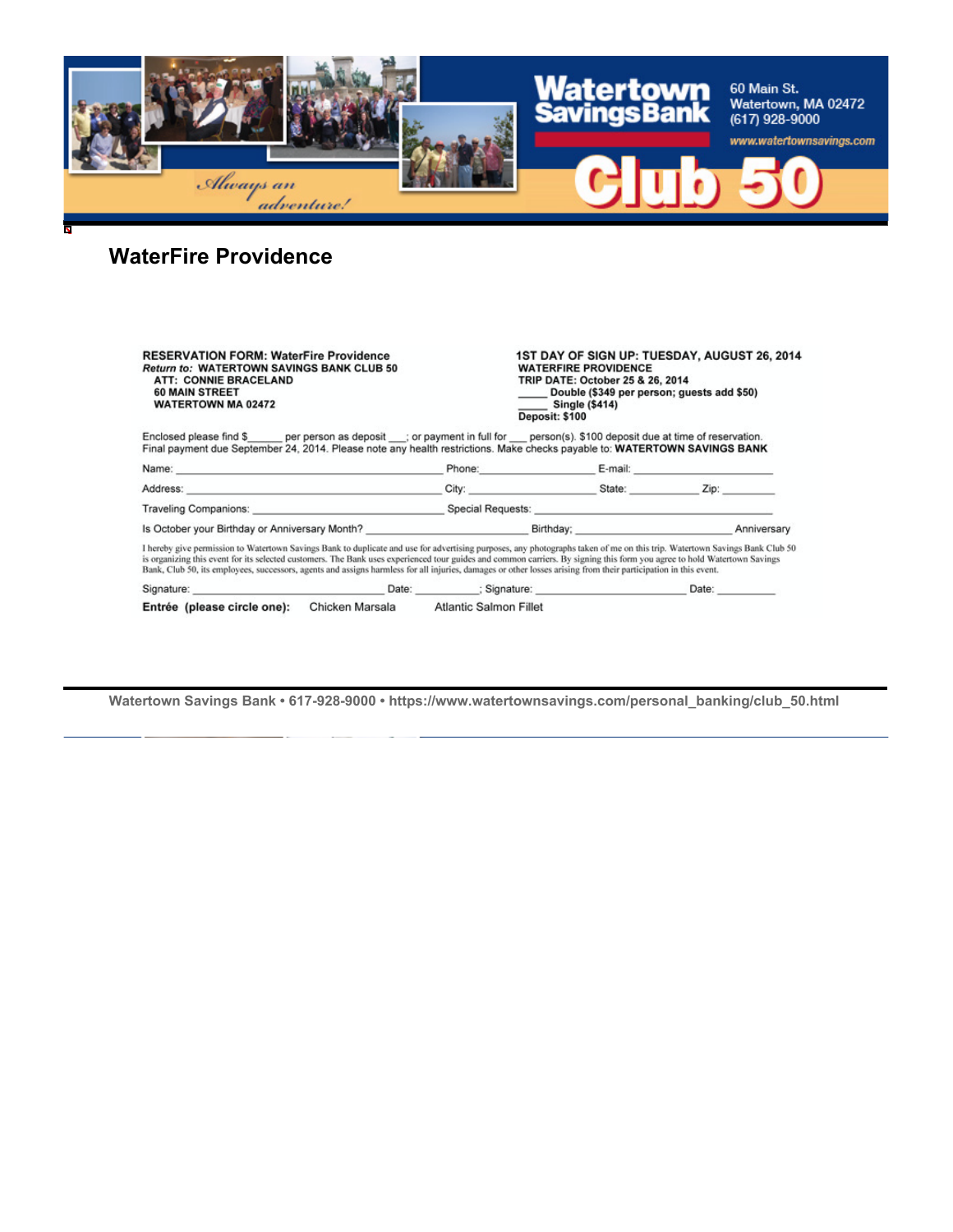

### **Club 50 Opportunities**

## **Kringle Candle Company & The Farm Table Luncheon**

**Date: Monday, September 8, 2014**

First day of Signup: Monday, August 11, 2014 **Price: \$97 Members \$107 Guests Walkability: very easy:** ability to walk with no or minimal incline.

We know the perfect place to stock up on your holiday purchases! Kringle Candle Company in Bernardston, MA, has only been in business for four years, but it has swiftly become one of Massachusetts' best-known shopping destinations.

Creator Michael Kittredge III knew what he was doing from the get-go: He is the son of Yankee Candle founder Mike Kittredge; in fact, the antique Queen Atlantic stove his dad used to pour his earliest candles is featured upon entering the 10,000-square-foot main candle store! The Kringle shopping "campus" also features a 20,000-square-foot Kringle Christmas Barn including Papa Kringle's Toy Shoppe, as well as a Chocolate Cottage filled with sweets from around the world.

But before we shop, we will be treated to what is being called a "three-course lunch event" at the on-site Farm Table Restaurant, acclaimed for its emphasis on fresh local, organic and ethically-produced items. (Please select your entrée choice on the form.)

#### **Cancellation Policy:**

On or before 9/1/14 — Refund only if we can find someone to take your place. After 9/1/14— No refund.

**Please note:** Motorcoach seating is assigned according to the date & time we receive your reservation (excluding accommodations for special needs), starting 8:30 a.m. on the established first date of sign up. Non-members traveling with us must do so as the guest of a current club member. Individuals who require special attention must bring someone to assist them.

A Yankee Line, Inc. acts only as an agent for the various independent suppliers that provide hotel accommodations, transportation, sightseeing, activities, or other services connected with this tour. Such services are subject to the terms and conditions of those suppliers. A Yankee Line, Inc. and their respective employees, agents, representatives, and assigns accept no liability whatsoever for any injury, damages or expenses of any kind due to sickness, weather, strikes, hostilities, wars, terrorist acts, acts of nature, local laws or other such causes. A Yankee Line, Inc. is not responsible for any baggage or personal effects of any individuals participating in the tours/trips arranged by A Yankee Line, Inc.

**The reservation form is available on the left column of this page – see Forms.**

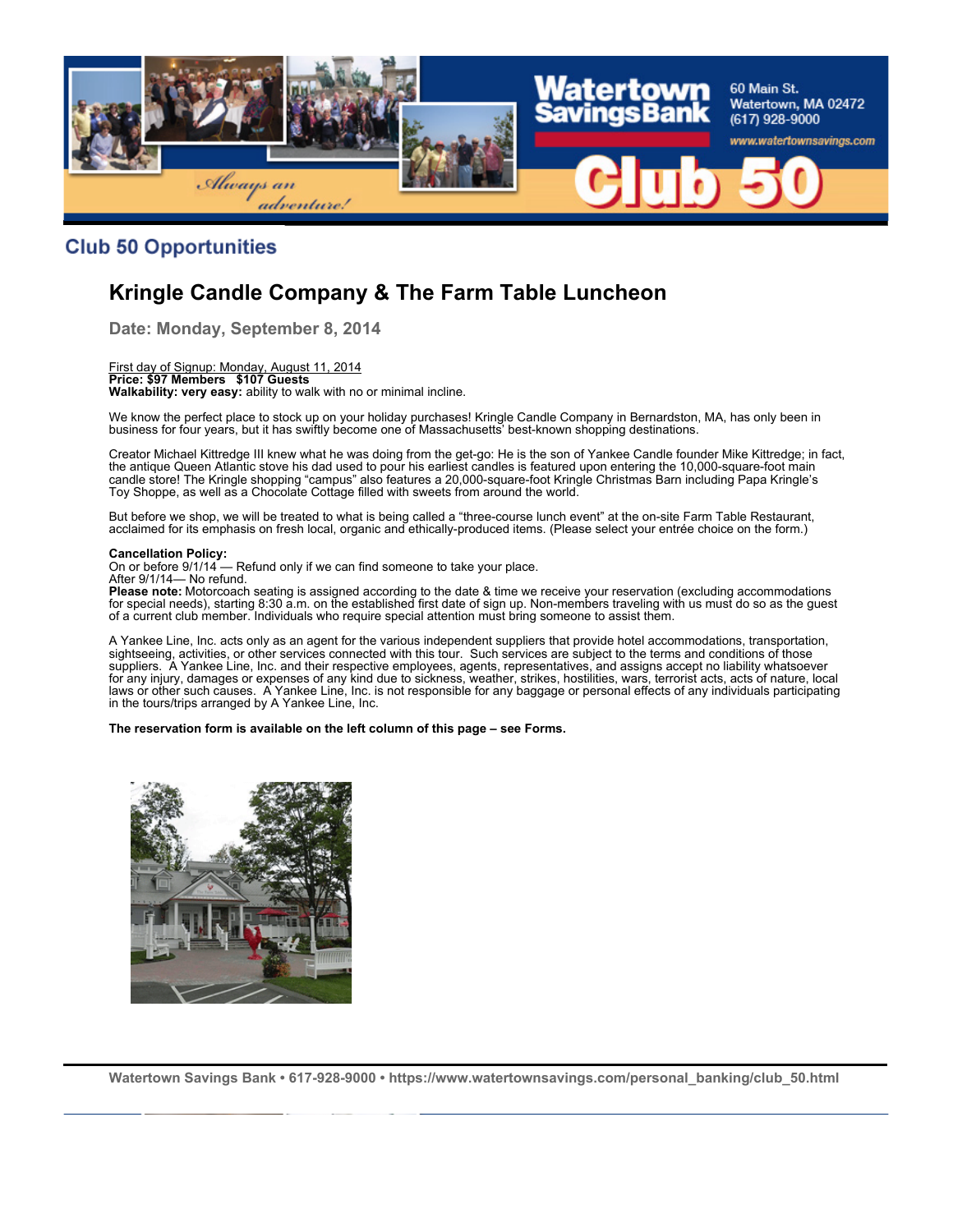

### **Club 50 Adventures**

**Pops by the Sea in Hyannis** Brunch at Dan'l Webster Inn Sunday, August 10

**Kringle Candle Company in Bernardston Lunch at The Farm Table at Kringle** Monday, September 8

**Northern California's Finest** Thursday, August 14-Saturday, August 23 **Reservations closed** Thursday, September 25-Saturday, October 4 **SOLD OUT!**

**Overnight in Providence for WaterFire & Pumpkin Spectacular at Roger Williams Park Zoo** Saturday & Sunday, October 25 & 26

**Andrews Sisters Tribute "Letters From Home" (White's of Westport) & Westport Rivers Winery Tour & Tasting** Thursday, November 6

**Christmas at the Newport Mansions Lunch at The Mooring on Sayer's Wharf**

Sunday, December 14

**Watertown Savings Bank • 617-928-9000 • https://www.watertownsavings.com/personal\_banking/club\_50.html** 



## **Save the Date**

## **WaterFire Providence**

**Date: Saturday & Sunday, October 25 & 26, 2014**

First day of Signup: Tuesday, August 26, 2014 **Price per person: \$349 Double (guest add \$50) \$414 Single Deposit: \$100 Final payment due: September 24**

**Walkability: strenuous activity:** ability to move quickly over uneven terrain for longer periods of time.

It's a very special year for WaterFire and Club 50 will be there! 2014 marks 20 years since the first bonfires were lit on the rivers in Providence during the 1994 First Night celebration, and now it has become an annual public art phenomenon as downtown Providence is transformed by the 100 sparkling bonfires that burn just above the surface of the three rivers that pass through the middle of downtown in Waterplace Park.

We'll take part in this urban festival as part of our overnight adventure, kicking off at 9 a.m. Saturday when our deluxe Yankee Line motorcoach leaves the American Legion Post 440 for our first stop at Historic Wickford Village for an early lunch and shopping. The picturesque locale, established in 1709, features waterfront streets lined with one-of-a-kind shows, galleries, cafes, and restaurants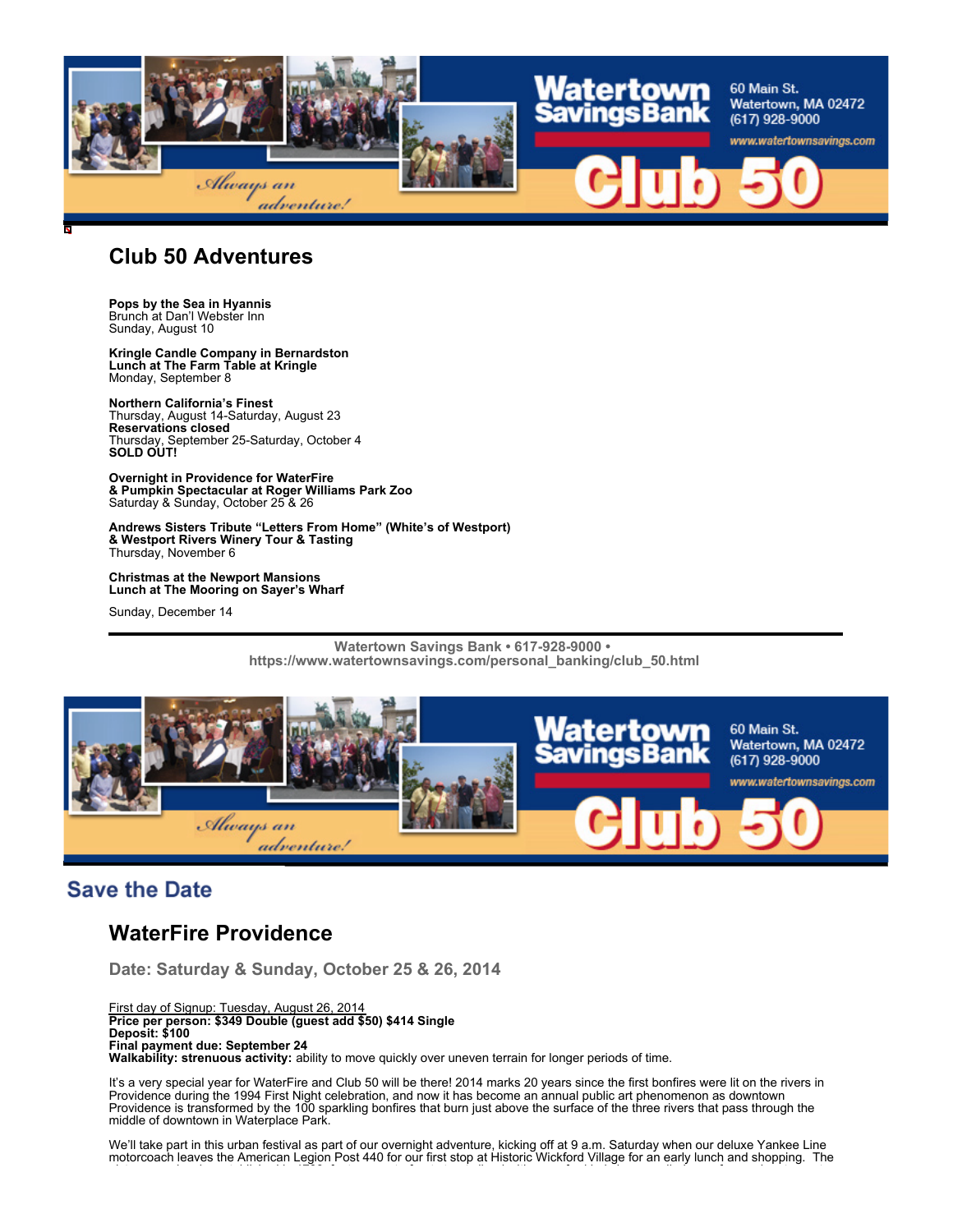picturesque locale, established in 1709, features waterfront streets lined with one-of-a-kind shows, galleries, cafes, and restaurants nestled amongst beautifully maintained churches, colonial homes, and gardens.

Then we'll head to our deluxe accommodations – the Crowne Plaza in Warwick – for a Welcome Wine & Cheese Reception before our dinner at the Eleven Forty Nine in Warwick (please select your entrée choice on the form).

But we have another treat for you before Providence's signature event: We will also tour the Jack-O-Lantern Spectacular at the Roger Williams Zoo. This acclaimed annual event boasts a breathtaking display of 5,000 illuminated jack-o-lanterns. This year's theme? "Jack-O-Lanterns from A to Z": Scenes filled with intricate pumpkin art will be arrayed in alphabetical order, with highlights from history and pop culture; for example, D is for dinosaurs, H is for horoscope, T is for famous thinkers, and so on. Another section will honor inspirational figures such as Princess Diana and Nelson Mandela. Also look forward to seeing the show's dazzling grand finale, the Laughing Tree (hundreds of glowing jack-o-lanterns on the ground and high up in the trees surround carved giants amid spooky fog and music, punctuated by an iconic catchy beat and laughter).

And we're not finished! Sunday features brunch at Spirito's on Federal Hill (Providence's "Little Italy"), a guided tour of that area and the city of Providence, and even a little time for shopping on Federal Hill before we return home around 5 p.m.

#### **Cancellations:**

Full refund available up to 30 days prior to trip start.

**Please note:** Motorcoach seating is assigned according to the date & time we receive your reservation (excluding accommodations for special needs), starting 8:30 a.m. on the established first date of sign up. Non-members traveling with us must do so as the guest of a current club member. Individuals who require special attention must bring someone to assist them.

A Yankee Line, Inc. acts only as an agent for the various independent suppliers that provide hotel accommodations, transportation, sightseeing, activities, or other services connected with this tour. Such services are subject to the terms and conditions of those suppliers. A Yankee Line, Inc. and their respective employees, agents, representatives, and assigns accept no liability whatsoever for any injury, damages or expenses of any kind due to sickness, weather, strikes, hostilities, wars, terrorist acts, acts of nature, local laws or other such causes. A Yankee Line, Inc. is not responsible for any baggage or personal effects of any individuals participating in the tours/trips arranged by A Yankee Line, Inc.

#### **The reservation form is available on the left column of this page – see Forms.**

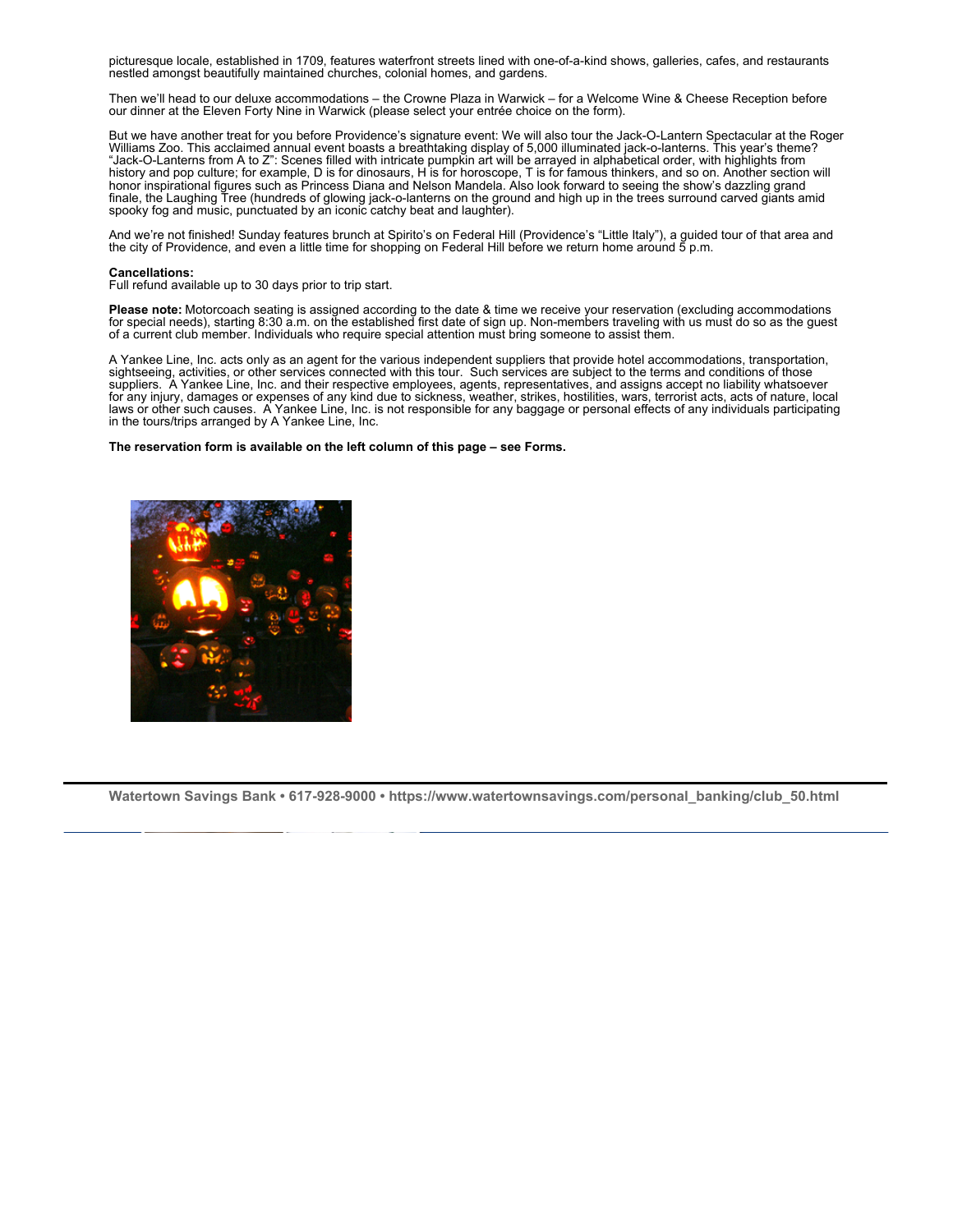

## **Featured Photo**

# **Look at That Cadillac … Mountain!**

We now know why everyone gets that wistful look when you tell them you're going to spend time in **Bar Harbor**: because it's so lovely! Pictured is part of the Club 50 group in the midst of enjoying a spectacular view from atop **Cadillac Mountain** during our tour of **Acadia National Park**. We luckily had no lack of gorgeous weather for our late June jaunt, as well as those delicious Maine staples -- lobster and blueberries.